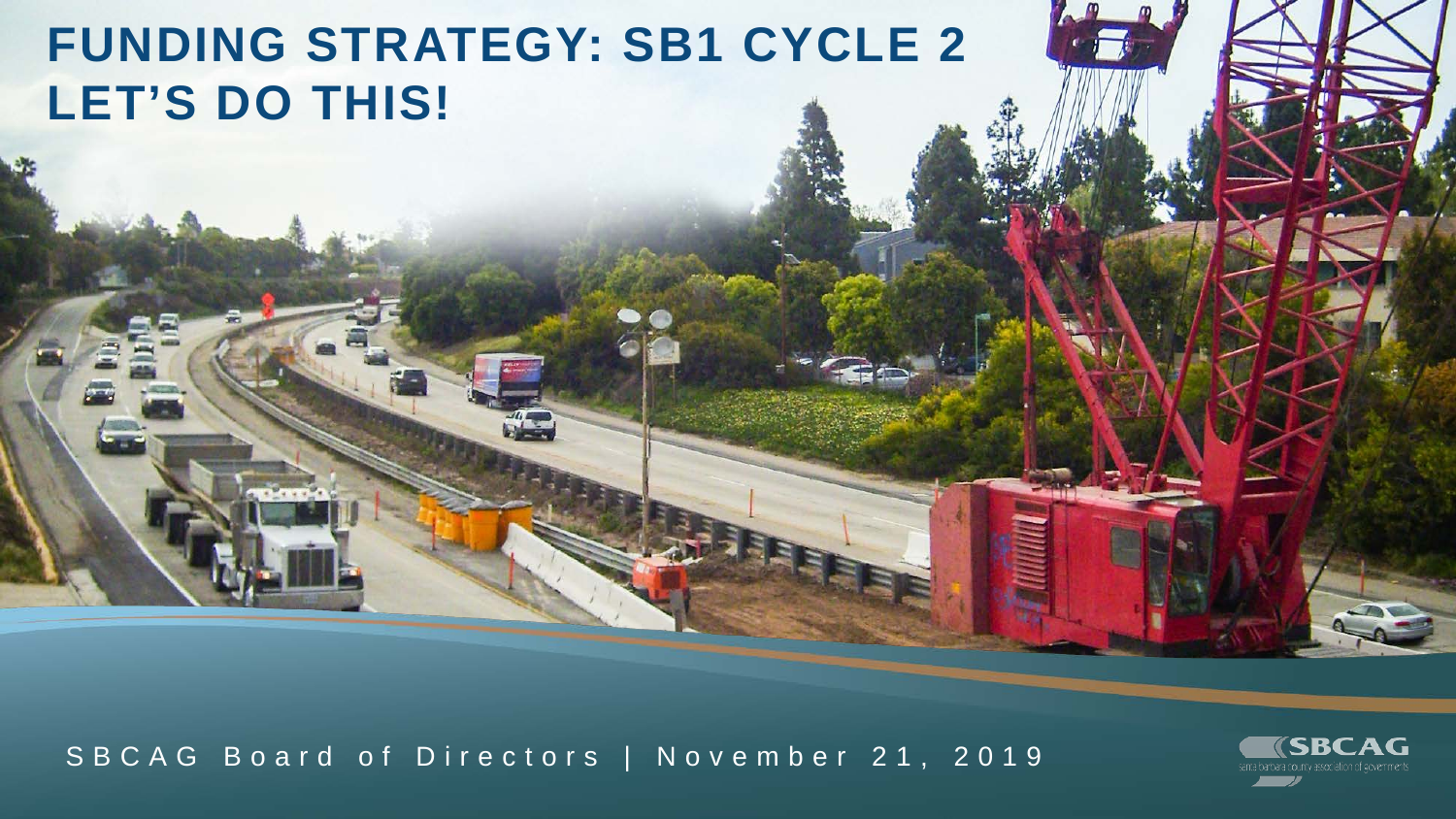

# **LET'S. GET. THIS. DONE.**













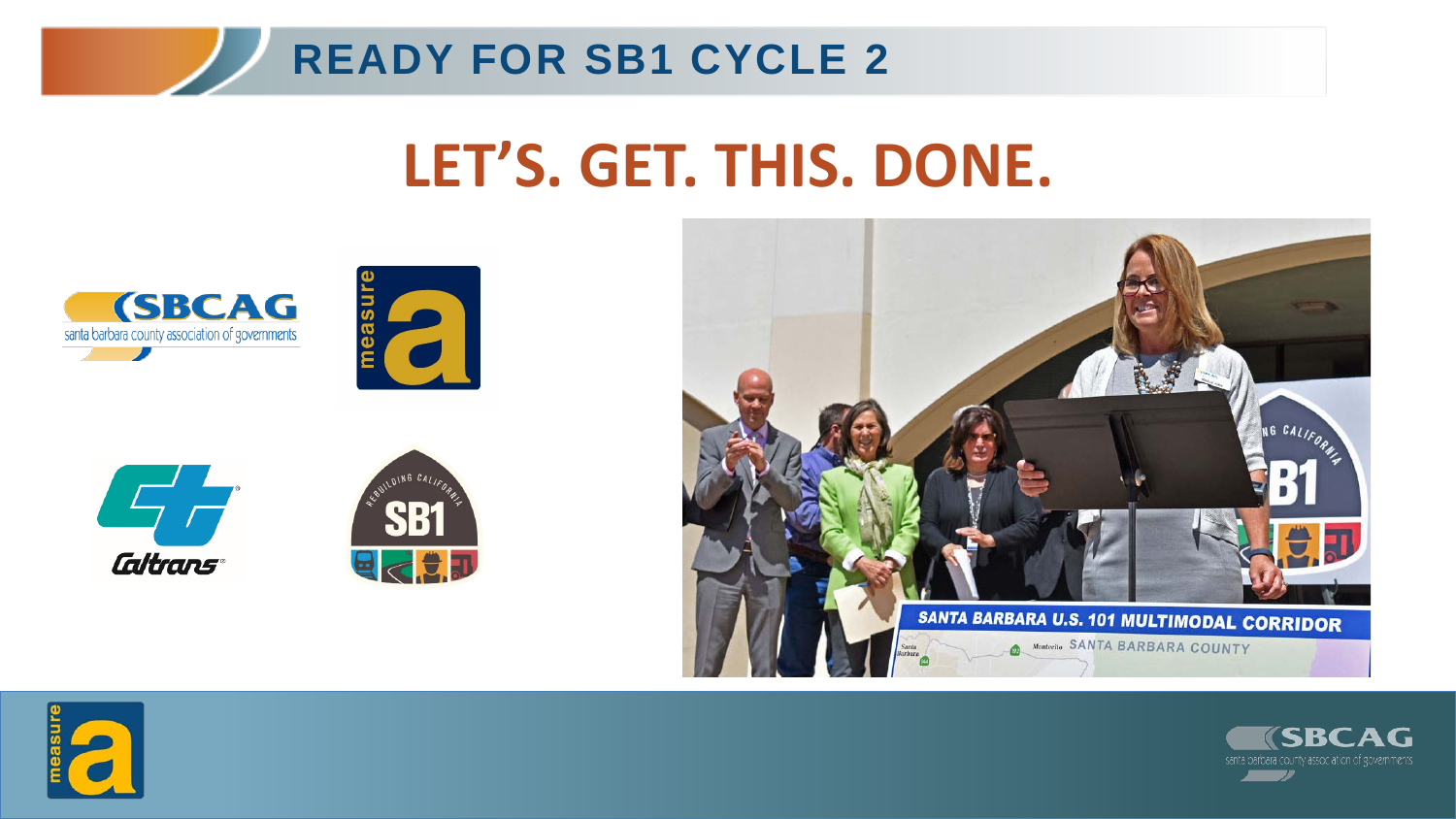# **READY FOR SB1 CYCLE 2**



California Transportation<br>Commission



- **\$5.2 Billion per year administered by CTC**
- **Three competitive programs:**
	- Local Partnership
	- Solutions for Congested Corridors
	- Trade Corridor Enhancement Program
- **\$184 Million awarded in Cycle 1**
- **\$2.3 Billion available in Cycle 2**



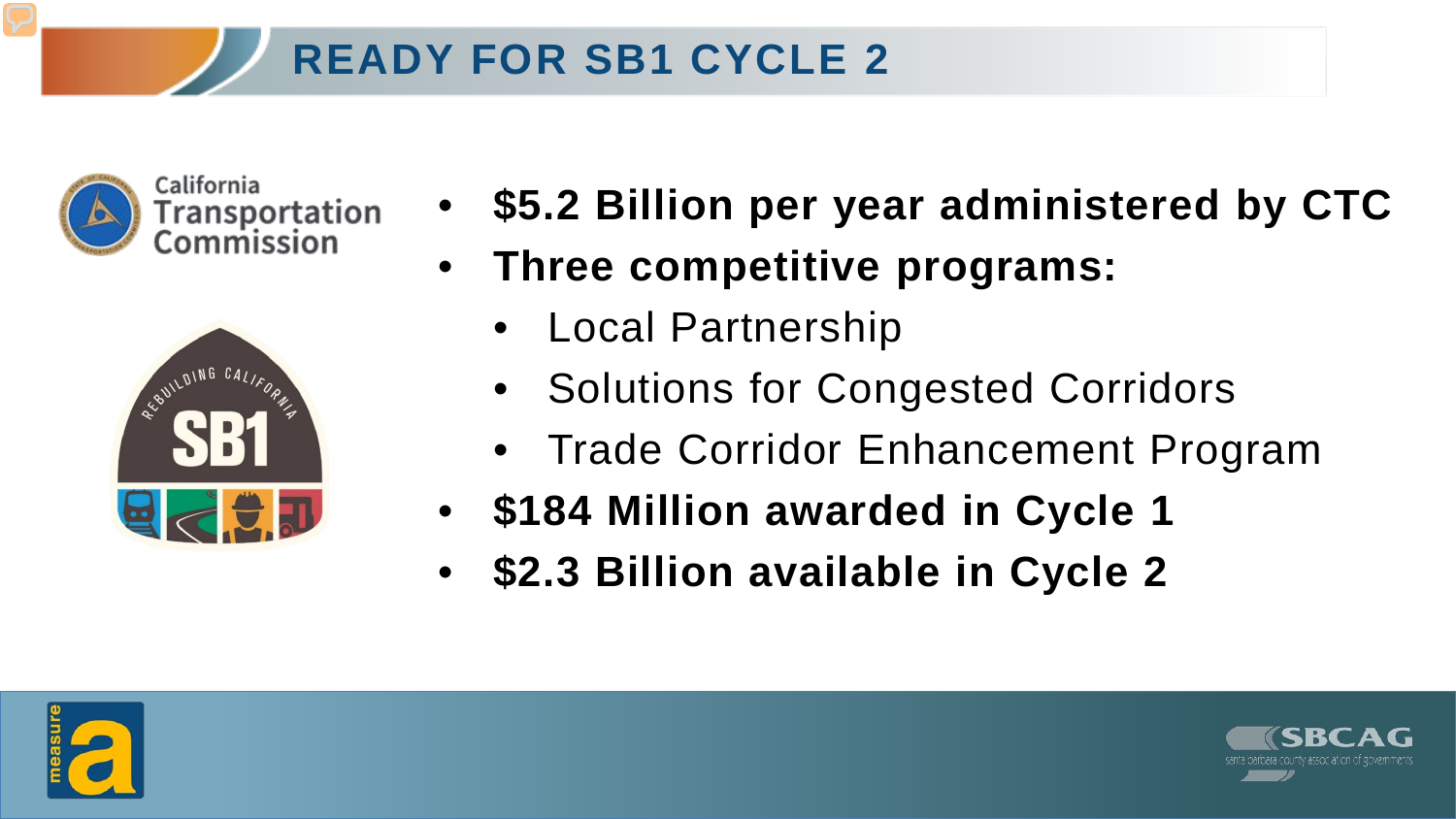#### **SBCAG SB1 Cycle 2 Request**

- **Cycle 2 Request: \$100-150 million total**
- **Framework for applications:**
	- Construction of Phase 4D/Parallel Projects
	- Construction of Phase 4E/Parallel Projects







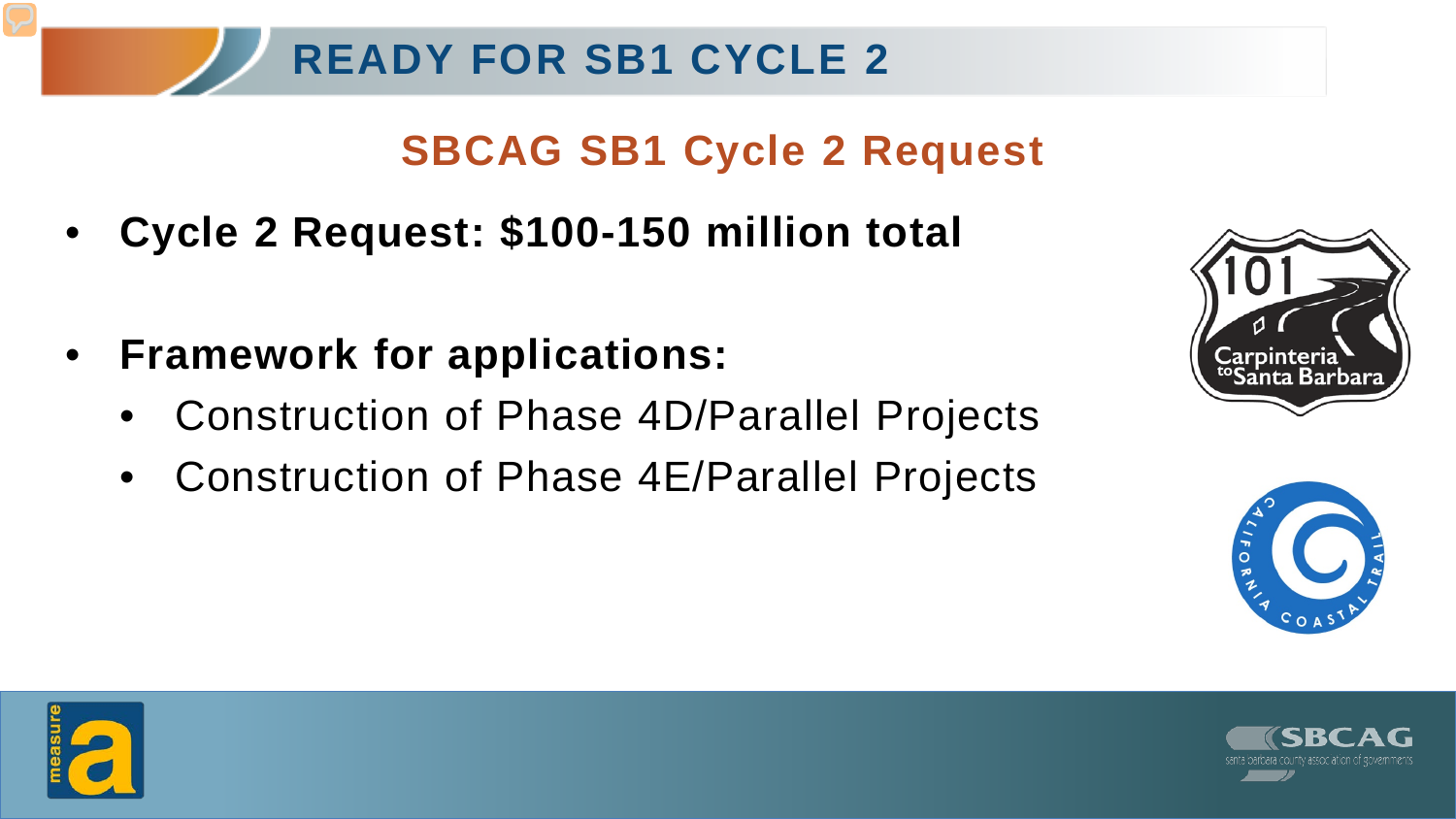# **READY FOR SB1 CYCLE 2**

- **SBCAG SB1 request will be competitive:**
	- Completion of Multimodal Corridor
	- Projects are ready for Cycle 2
	- Strong Partnership with Caltrans
	- Leveraging of State and Local funds as match





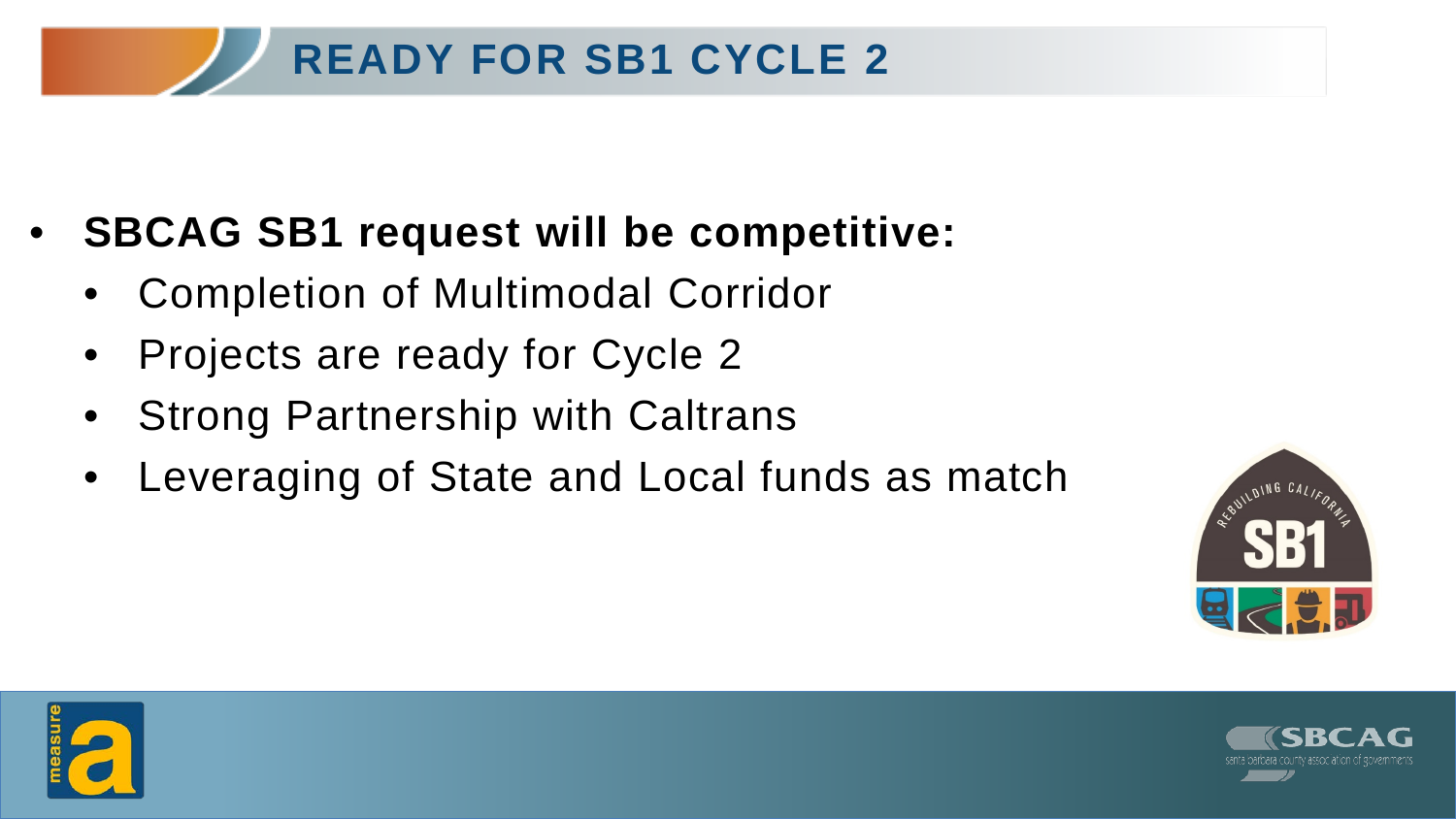# **ON THE RIGHT PATH**

# **SBCAG's Strategy**

- Participation in Guidelines Workshops
- Briefings w/Commissioners, CTC & Caltrans Staff
- Coordination with TTAC
- CTC Meeting in March 2020:
	- First Meeting in Santa Barbara since 2006
	- Tour with Secretary & Commissioners
	- Ribbon cutting and ground breaking!!





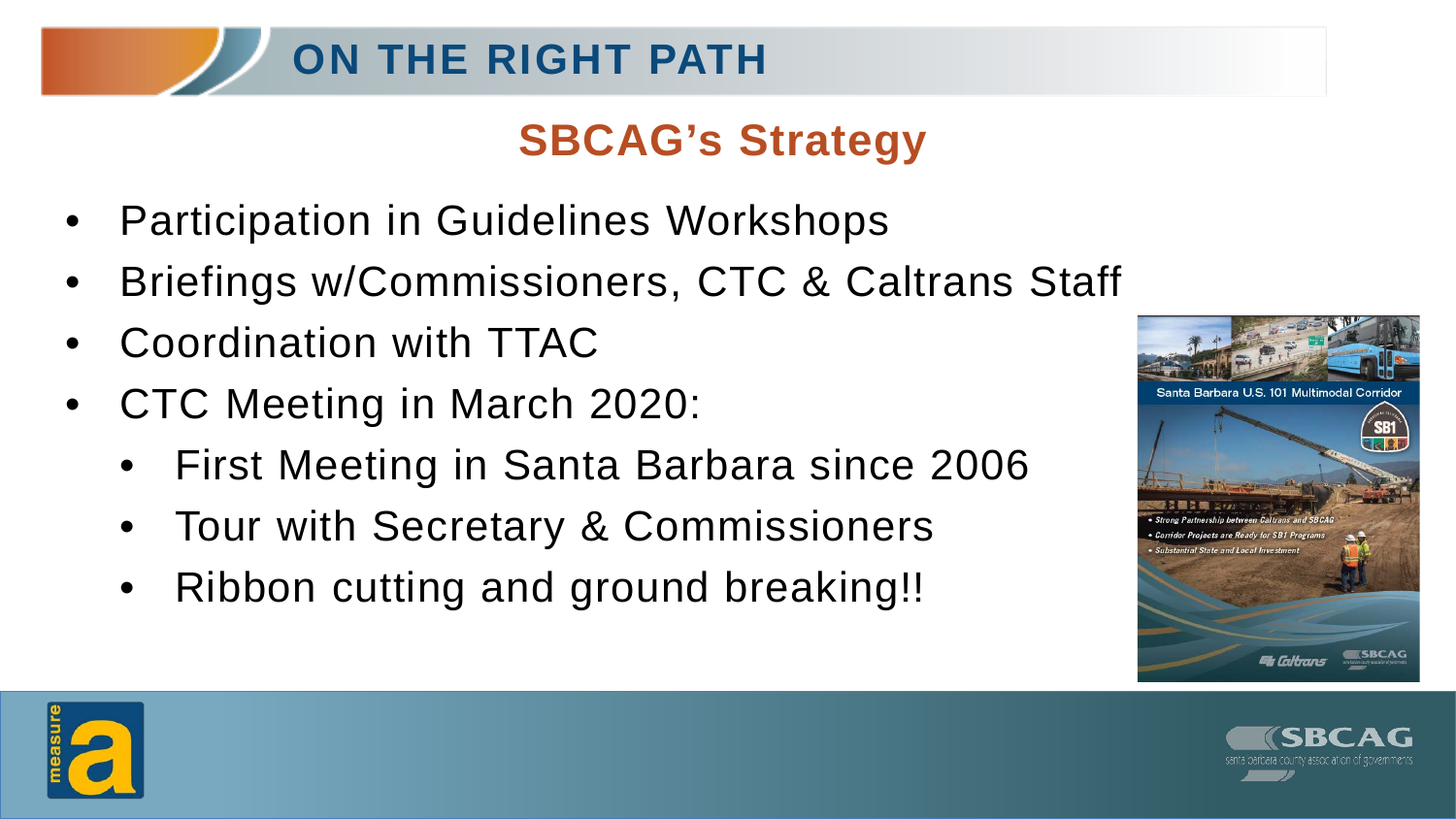# **Next Steps**

- **Authorization on submittal of applications in January 2020**
- **CTC Meeting in March**
- **Applications are due in May and June to the CTC**
- **CTC staff recommendations in September**
- **CTC to adopt Cycle 2 funding at October CTC meeting**
- **Fund projects and keep moving forward on the right path!**